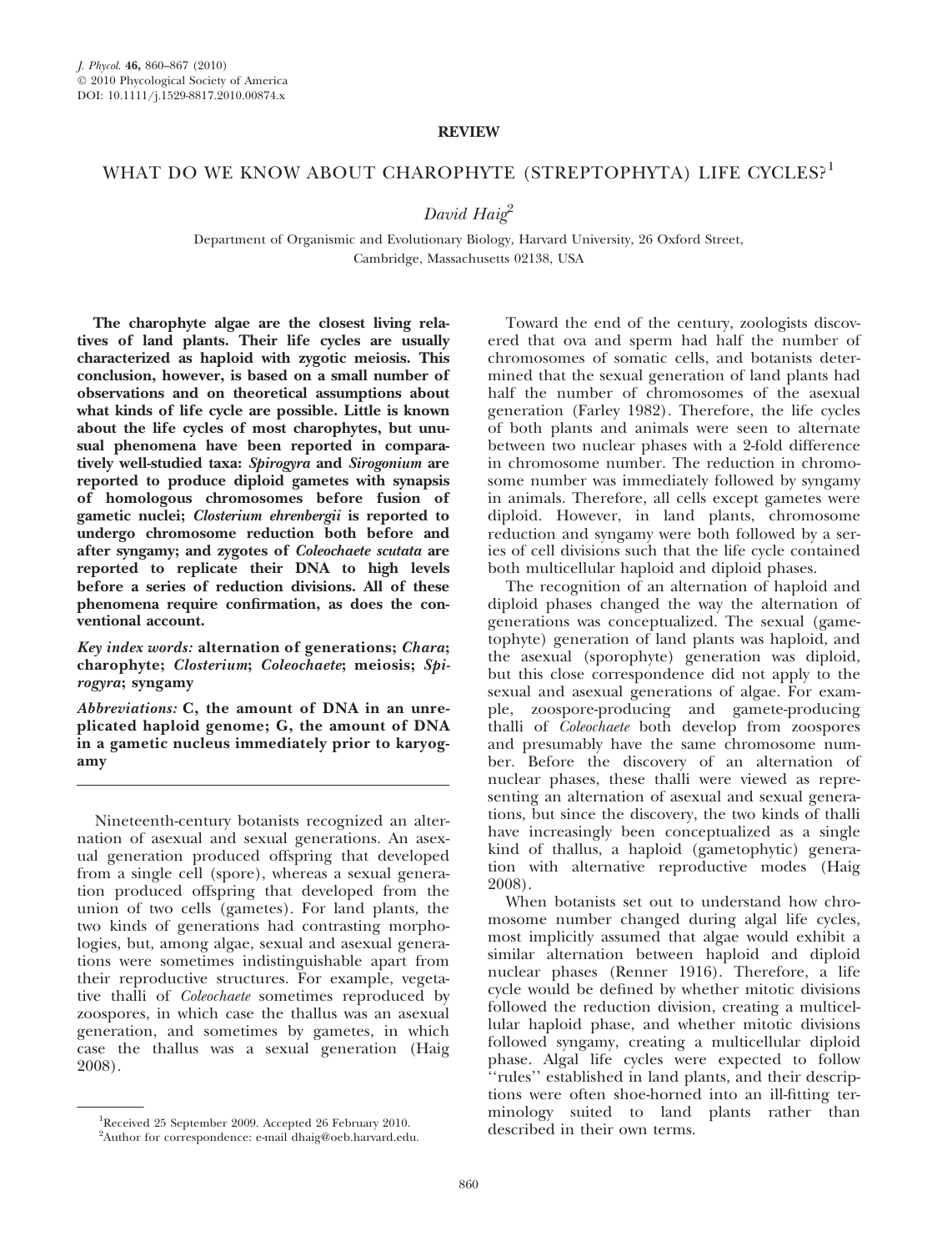One of the principal reasons for studying algal life cycles was the hope that such studies would shed light on the origin of the sporophyte of land plants. Interpretation, however, was hampered by uncertainty about algal phylogeny. Molecular phylogenies now unequivocally establish that embryophytes were derived from within the charophyte algae (Karol et al. 2001, Qiu et al. 2007; I use ''charophyte'' in the broad sense of Lewis and McCourt 2004 and use ''stonewort'' to refer to the members of the Charales). Charophyte algae are generally believed to possess life cycles in which vegetative cells are haploid and zygotes are the only diploid cells. Therefore, such a life cycle has been inferred to have been present in the algal ancestors of embryophytes and to support the ''antithetic'' theory for the origin of sporophytes (Blackwell 2003, Donoghue 2005, Haig 2008, Becker and Marin 2009).

Common knowledge is sometimes collective misinformation, and it is worthwhile to occasionally subject what everybody knows to critical reappraisal. This paper reviews more than a century of studies of charophyte life cycles and finds few observations that have been replicated by multiple observers. I conclude that something like the standard interpretation may be true for some forms, although supporting evidence is flimsy, and that the diversity of charophyte algae is likely to encompass a corresponding diversity of life cycles, some of which will not fit neatly into conventional categories.

Changes in DNA content. The default assumption, since the discovery of an alternation of nuclear phases, has been that sexual life cycles operate at two ploidy levels. The amount of DNA in a nucleus doubles during the course of a conventional cell cycle and then is reduced by half at mitosis. Therefore, the alternation of haploid and diploid phases has been assumed to imply an alternation between 4C and 2C levels in diploids, and between 2C and 1C levels in haploids, where C is the amount of DNA in an unreplicated haploid genome. If meiosis immediately follows syngamy, then the zygote is the only diploid cell in the life cycle and all other cells are haploid (Fig. 1a). If meiosis and syngamy are both followed by mitosis, then the life cycle contains both vegetative haploid and vegetative diploid cells (Fig. 1b). If meiosis immediately precedes syngamy, then gametes are the only haploid cells and all other cells are diploid (Fig. 1c).

Haploid–diploid alternation requires mechanisms for doubling DNA content (DNA replication and syngamy) and mechanisms for halving DNA content (meiosis I, meiosis II, and mitosis) that are sufficient, in theory, to allow life cycles that encompass more than three levels of DNA content per nucleus. Indeed, 8-fold or greater reduction in chromatin content has been reported in nuclear cycles from pyrsonymphids (Hollande and Carruette-Valentin 1970), radiolaria (Lécher 1978), red algae (Goff and Coleman 1986), and brown algae (Garman



Fig. 1. Conventional interpretations of algal life cycles. Each life cycle is represented as proceeding from a zygotic nucleus (square) to a gametic nucleus (circle). Rising solid lines represent the increase in DNA content during a cell cycle. Dotted lines represent the decrease in DNA content per nucleus at cell division. Mitosis is associated with a halving of DNA content at a single division, whereas meiosis is associated with a reduction to one-quarter over the course of two divisions. (a) Life cycle with zygotic meiosis. DNA content is raised to the 4C level after syngamy. Meiosis reduces DNA content to the 1C level. Haploid nuclei alternate between the 1C and 2C level of DNA. (b) Life cycle with multicellular diploid and haploid phases. After syngamy, DNA content of diploid nuclei alternates between the 2C and 4C levels. Meiosis reduces DNA content to the 1C level. Haploid nuclei alternate between the 1C and 2C levels. (c) Life cycle with gametogenic meiosis. Diploid nuclei alternate between 2C and 4C levels. Meiosis produces 1C gametic nuclei.

et al. 1994, Garbary and Clarke 2002). Among charophyte algae, 8-fold or higher reduction has been reported in the zygospore of *Coleochaete* (Hopkins and McBride 1976) and in somatic cells of Chara (Shen 1967).

As I do not wish to assume that charophyte life cycles are ''well-behaved,'' I will use 2G to refer to the amount of DNA in a zygotic nucleus immediately after karyogamy and 1G to refer to the amount of DNA in gametic nuclei immediately prior to karyogamy. The latter is not necessarily equal to 1C, the amount of DNA in an unreplicated haploid genome, because gametic DNA may have replicated prior to karyogamy, or gametes may contain more than one haploid genome. I will use ''meiosis'' to refer to a sequence of two (or more) divisions without intervening synthesis of DNA.

Charophyte life cycles. Little is known about the life cycles of most charophyte algae. Sexual reproduction has never been described in significant taxa such as Mesostigma viridis and Chlorokybus atmophyticus. Syngamy has been reported in Chaetosphaeridium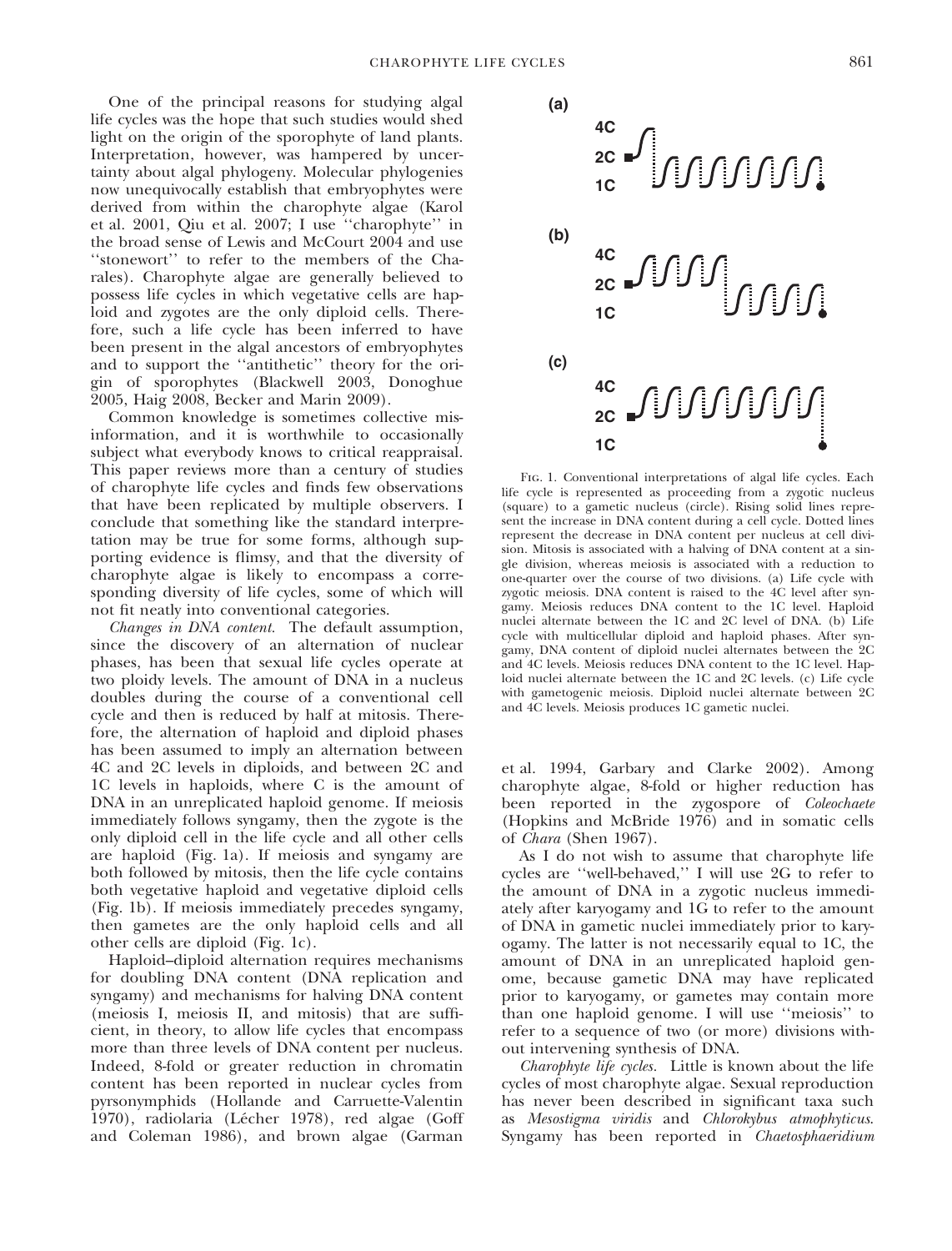globosum (Thompson 1969) and Klebsormidium flaccidum (Wille 1912), but these descriptions provide no information about germination of zygospores or about chromosome numbers at different life-history stages. Below, I review evidence from a few select taxa where more-detailed studies exist.

Spirogyra and Sirogonium: Molecular phylogenies place Spirogyra and Sirogonium in a clade that is sister to the remainder of the conjugating green algae (Hall et al. 2008). Prior to syngamy, the protoplast of a ''male'' gamete is transferred via a conjugation tube into the cell wall of a ''female'' gamete. A zygospore is formed after fusion of the two protoplasts. The zygotic nucleus divides twice to produce four nuclei, each with the gametic chromosome number. Three of the four nuclei degenerate. Germination of the zygospore releases a single germling containing the surviving nucleus (Godward 1961).

The conventional interpretation of this life cycle is that it involves union between haploid gametes to produce a diploid zygote, followed by meiosis to restore haploidy (Fig. 1a). Harada and Yamagishi (1981, 1984) describe nuclear behavior in six strains of Spirogyra and Sirogonium that challenges this simple interpretation. Synapsis of homologs was observed before fusion of gametic nuclei, with karyogamy delayed until late prophase I. Spirogyra crassa will serve as an exemplar. Gametic nuclei contained 12 chromosomes. After syngamy, but before karyogamy, six bivalents were formed in each gametic nucleus. Only then did the gametic nuclei fuse so that the metaphase plate contained 12 bivalents each containing four chromatids. Twelve half-bivalents separated to opposite poles at the first division of the zygospore nucleus, which was immediately followed by separation of the chromatids of the half-bivalents at the second division. Three of the resulting nuclei aborted, leaving a single nucleus with 12 chromosomes.

The above sequence could be interpreted as the fusion of diploid gametes  $(2n = 12)$  to produce a tetraploid zygote  $(4n = 24)$  with subsequent reduction to diploidy. As a result, the diploid germling receives a haploid set of chromosomes  $(n = 6)$  from each parent. The diploid gametic genomes essentially undergo meiosis in parallel, because nowhere in the process is there pairing, followed by segregation, of homologous segments from the two gametes. Mendelian segregation would be limited to separation of ''grandparental'' alleles that came together in zygospores of the previous generation.

The amount of DNA per nucleus has not been measured at different stages of the life cycle, but I will present a hypothesis that is compatible with the cytological observations. The zygotic nucleus (2G by definition) undergoes two divisions, apparently without DNA replication, to produce four nuclei (0.5G), one of which survives. The simplest interpretation is that vegetative nuclei alternate between 0.5G (before DNA replication) and 1G (after DNA replication), with DNA synthesis occurring in 0.5G gametic nuclei to bring them up to 1G before karyogamy (Fig. 2a). Gametic nuclei contain bivalents, each of four chromatids, before karyogamy. Therefore, G is at least 4C, and the zygotic nucleus at least 8C.

The sequence could also be interpreted as fusion of tetraploid gametes  $(4n = 12)$  to produce an octoploid zygote  $(8n = 24)$  with reduction to tetraploidy in two divisions. Evidence that gametic nuclei of Sp. crassa might contain four haploid sets of three chromosomes comes from Sp. crassa X, a strain that resembles Sp. crassa except that cells are smaller and gametic nuclei contain six, rather than 12, chromosomes (Harada and Yamagishi 1984). In this strain, three bivalents are formed in each gametic nucleus before karyogamy. The meiotic divisions then produce a single germling with six chromosomes, three derived from each parent.

Many years previously, Tröndle (1911) had also reported synapsis in gametic nuclei of Spirogyra neglecta. After karyogamy, 12 bivalents (each of four chromatids) were present on the metaphase plate. Twelve half-bivalents moved to opposite poles at first anaphase, and then 12 chromatids moved to each



Fig. 2. Unusual life cycles reported in charophyte algae. (a) In Spirogyra, DNA replication and synapsis occur before fusion of gametic nuclei. Syngamy is directly followed by zygotic meiosis. (b) In Closterium ehrenbergii, DNA replicates after syngamy, followed by zygotic meiosis. Meiotic products quadruple their DNA content before the first vegetative division. Gametes are produced by a second round of "meiosis." (c) In *Coleochaete scutata*, DNA content is increased 4-fold after syngamy, followed by a series of nuclear divisions without DNA replication.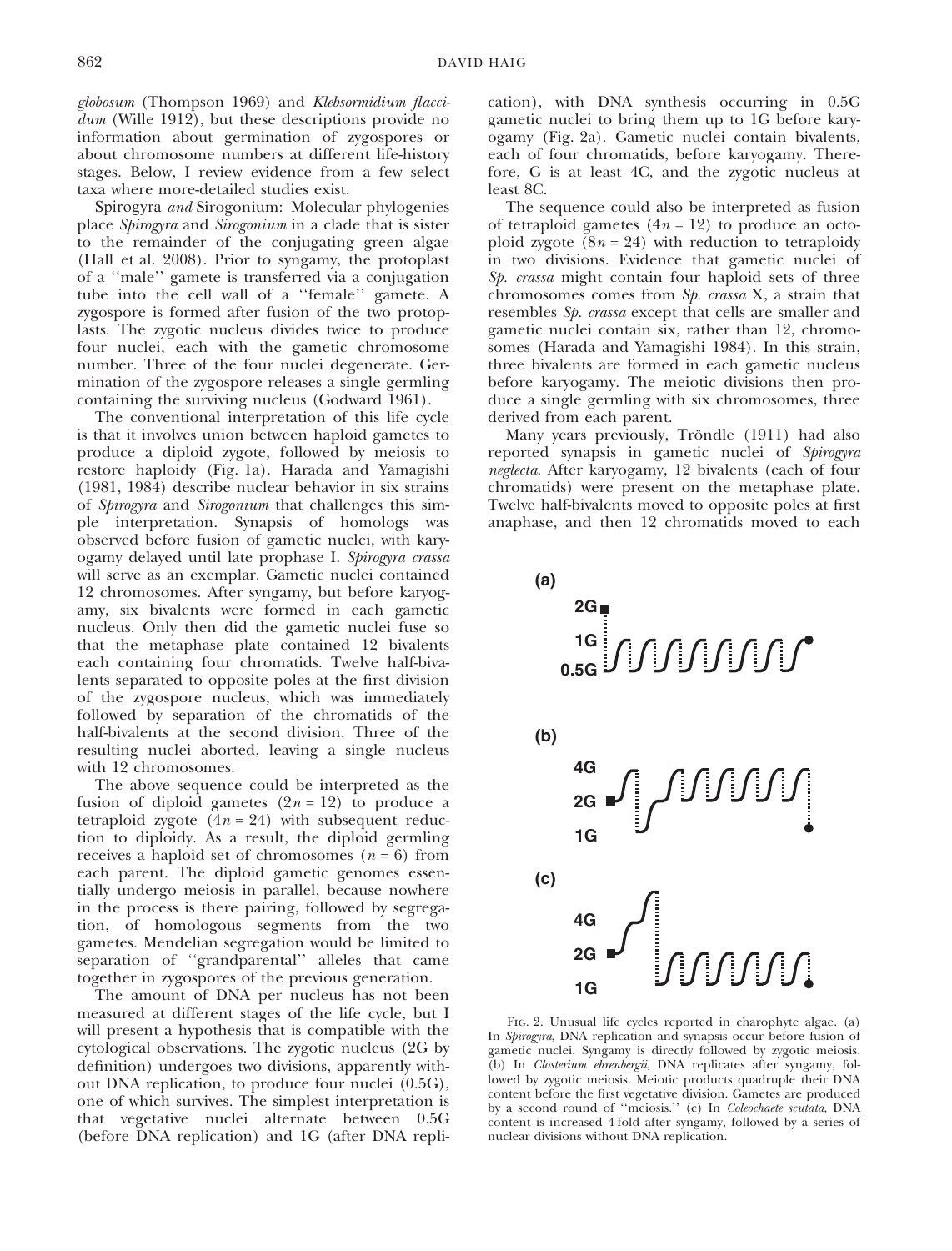pole at second anaphase. However, Tröndle described a different meiotic sequence in Spirogyra calospora (with similar observations in Spirogyra longata). In Sp. calospora, 18 chromatic bodies moved to each pole at the first division, but nine bodies moved to each pole at the second division. Moreover, bivalents were not evident at the first division. These observations seem to imply that pairing of homologs occurred after the first division. Unfortunately, Tröndle did not report observations of synapsis in this intriguing species. Karsten (1908) reported the "conventional" sequence of synapsis after karyogamy followed by reduction in chromosome number at the first division of the zygotic nucleus of Spirogyra jugalis.

Hoshaw et al. (1985) observed spontaneous decreases of ploidy in clonal cultures of Spirogyra singularis. Nuclei of filaments initially contained 24 chromosomes, but narrower filaments, with nuclei containing 12 chromosomes, spontaneously appeared in culture. These filaments keyed out as a different species, *Spirogyra communis*. Narrow and broad filaments were sexually compatible and produced zygospores that germinated to produce intermediate-width progeny with 18 chromosomes, suggesting the formation of 18 bivalents during meiosis. The latter implies a haploid number of six (possibly three) rather than 12, and that the original filaments were at least diploid, possibly tetraploid or even octoploid. Filaments of different ploidy were found in a subsequent field sample (Wang et al. 1986), and similar vegetative changes in ploidy were observed in clonal cultures of Spirogyra maxima (Hoshaw et al. 1987). These observations suggest that some Spirogyra filaments may possess diploid (or higher-ploid) nuclei.

Zygotic meiosis has been the principal reason for identifying *Spirogyra* filaments as haploid. As Tröndle (1911) argued, if zygotes are diploid and divide by meiosis, then all other cells must be haploid. Tröndle did not recognize that his observation of synapsis in gametic nuclei undermined his implicit assumption that gametes must be haploid. Godward (1954) noted that the vegetative karyotypes of Spirogyra species could be arranged into homologous pairs and flirted with a hypothesis of diploid gametes, but her subsequent failure to observe quadrivalents during meiosis caused her to abandon this idea (Godward 1961). Quadrivalents, however, are not expected if synapsis occurs in diploid nuclei before they fuse to form tetraploid zygotes. Thus, Godward's rejection of vegetative diploidy was premature. Much remains to be discovered about the life cycles of Spirogyra and Sirogonium, but the case for haploidy (occurring at any stage in the life cycle of some species!) is weak.

Cl. ehrenbergii: Desmids have also been claimed to possess a haploid life cycle with the zygote as the only diploid cell. However, in the best-studied taxon, Cl. ehrenbergii (a complex of reproductively isolated but difficult to distinguish forms), a reduction in chromosome number, analogous to meiosis, has been reported to occur both before and after the union of gametes!

Two cell divisions intervene between the induction of sexual reproduction and the formation of gametes in Cl. ehrenbergii (Hogetsu and Yokoyama 1979), with the second division following the first without replication of DNA (Hamada 1987). In the process, nuclei undergo a 4-fold reduction in DNA content. I will call this process ''gametogenic meiosis'': a gametocyte (4G) divides to produce two pregametes (2G) that divide to produce four gametes (1G). The latter division occurs after pairing of pregametes of opposite mating type and generates a local cluster of four gametes. Nonsister gametes unite to produce twin zygospores (2G). After germination, each zygospore replicates its DNA (4G) and then undergoes two divisions without DNA replication to produce four 1G nuclei. I will call this process ''zygotic meiosis.'' The four products of zygotic meiosis are packaged into two binucleate cells that are released from the zygospore. One nucleus in each cell degenerates, and the surviving nucleus (1G) undergoes two rounds of DNA replication without cell or nuclear division (4G). The first vegetative cell division produces two daughter cells (2G) that replicate their DNA to restore the 4G level in preparation for the next vegetative division (Hamada et al. 1982, Kasai and Ichimura 1983, Hamada 1987). Thus, vegetative nuclei alternate between the 4G and 2G level of DNA (Fig. 2b).

Gametogenic and zygotic meiosis both involve two divisions without DNA replication in which DNA content is reduced from 4G to 1G. If gametic nuclei are 1C, then alleles can segregate during zygotic meiosis, but not during gametogenic meiosis (because 4G gametocytes are directly descended from a 1C product of zygotic meiosis). If, however, gametic nuclei are 2C or higher, then the products of zygotic meiosis may retain heterozygosity, allowing alleles to segregate during gametogenic, as well as zygotic, meiosis. The genetic ''logic'' of two rounds of meiosis is obscure.

The two gones that are released from a zygospore produce clones of opposite mating type. This observation is most easily explained if zygospores are diploid and gametes are haploid (Hamada et al. 1982, Kasai and Ichimura 1990). Other observations, however, argue for above-haploid levels of DNA in gametes of Cl. ehrenbergii. Kasai and Ichimura (1987) crossed a ''haploid'' line with a ''diploid'' line that arose from spontaneous chromosome doubling. All chromosomes in the resulting ''triploid'' zygospores  $(3 \approx 300)$  formed bivalents. Therefore, for each chromosome to have found a pairing partner, the number of genomes in the zygospore must have had two as well as three as a prime factor. If this reasoning is correct, normal gametes must be at least 2C and vegetative cells at least 8C after DNA replication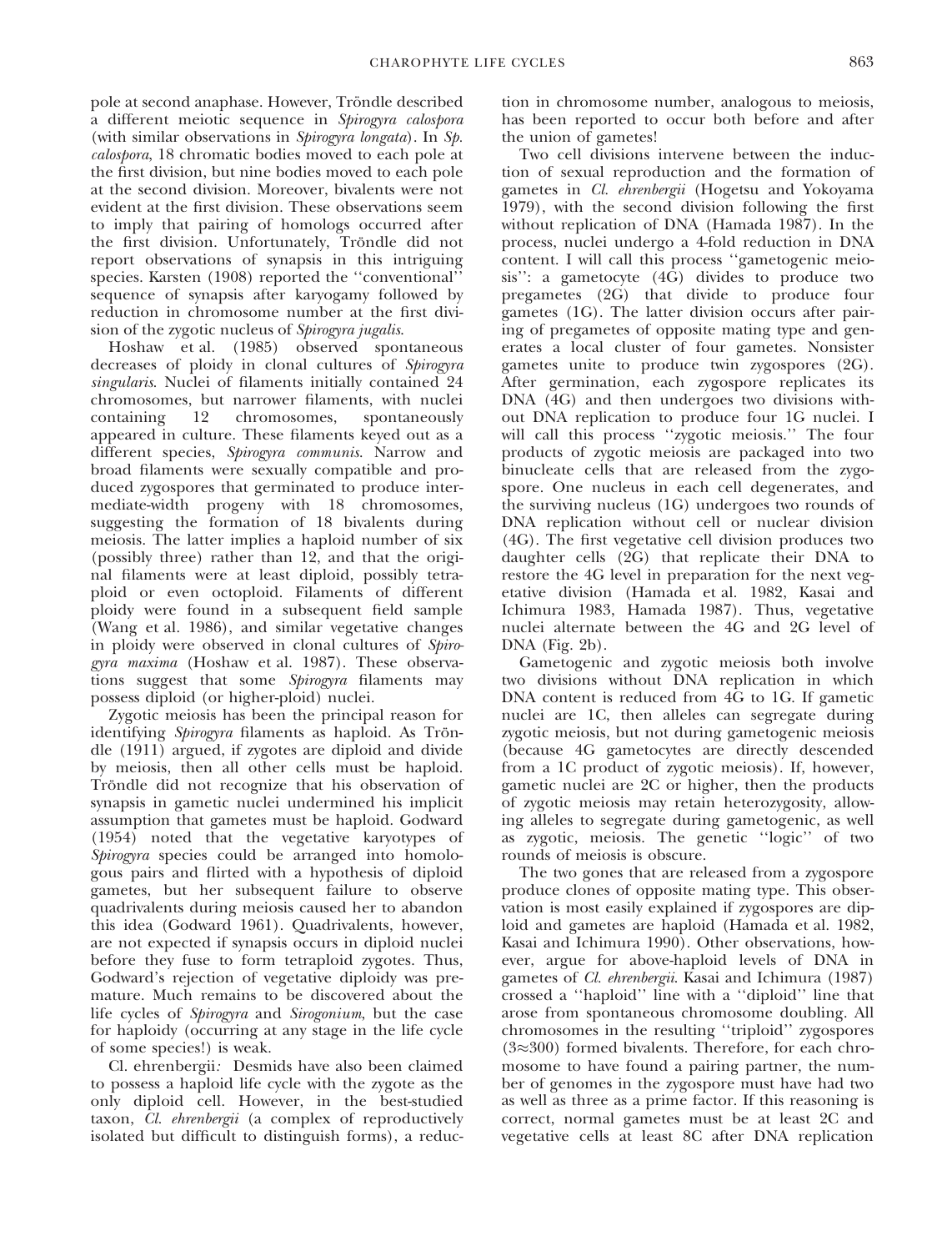(because of the reduction from 4G to 1G during gametogenic meiosis). At present, there is no simple way to reconcile the diploid-like inheritance of mating type with the formation of regular bivalents in ''triploids.'' The very large number of chromosomes and large quantities of DNA per nucleus in many desmids are, at least, compatible with vegetative cells having polyploid nuclei (Kapraun 2007).

Desmids are diverse. Zygotic meiosis has been reported in several species (Kauffmann 1914, Potthoff 1927, Starr 1959, Kasai and Ichimura 1983), whereas gametogenic meiosis is reported in a single paper on Cl. ehrenbergii. Hamada (1987), however, cites unpublished data that gametogenic meiosis also occurs in Netrium digitum. If so, gametogenic meiosis may have been present in the last common ancestor of all desmids because the clade that includes N. digitum and Cl. ehrenbergii encompasses most, if not all, desmids (Hall et al. 2008). Confidence in the existence of chromosome reduction before syngamy would be enhanced by independent replication of Hamada's (1987) observations, including in other species.

Co. scutata: The multicellular phase of the Coleochaete life cycle is initiated when a zoospore settles on a suitable substrate and develops into a multicellular thallus. In asexual reproduction, individual cells of a thallus can differentiate into zoospores that disperse to establish new thalli. In sexual reproduction, zygospores are formed when ova attached to female thalli are fertilized by sperm released by male thalli. After a period of dormancy, the zygospore undergoes a series of divisions to produce up to 32 cells, enclosed within the zygospore wall. All of these cells are released in the form of zoospores that disperse to initiate new thalli (Lee 1989).

Allen (1905) observed differences in the compaction of chromosomes between the first and second divisions of Co. scutata zygospores and, on this basis, identified these divisions as meiosis I and meiosis II (to use modern terms). He observed  $\sim$ 34 chromosomes before the first division but did not count chromosomes in gametes or vegetative cells. As he inferred that chromosome reduction occurred in the first two divisions, Allen interpreted subsequent divisions within the zygospore as occurring at the haploid level, but he did not describe these divisions. Hopkins and McBride (1976) undertook a photometric analysis of DNA content in Co. scutata that challenges Allen's interpretation. Vegetative nuclei contained either the 1G or 2G amount of DNA (by reference to the 1G amount of sperm); however, zygotic nuclei were recorded with the 2G to 8G amount. These data are compatible with a 2G zygote undergoing two (perhaps more) rounds of DNA replication without cell division, followed by reduction to 1G over the course of three (perhaps more) divisions without DNA replication (Fig. 2c).

Chara and Nitella: Stoneworts produce flagellated sperm in antheridia and sessile eggs in oogonia. After a period of dormancy, the fertilized oogonium germinates to produce a ''proembryo,'' which gives rise to new upright plants. Meiosis has been reported to take place at three stages in the life cycle (Guerlesquin and Noor 1982).

Oehlkers (1916) described nuclear events during germination of oogonia of Chara foetida. He reported that the zygotic nucleus underwent two divisions followed by degeneration of three of the resulting nuclei, with the new plant developing from the surviving nucleus. Although he was unable to make confident counts of chromosomes at the first division, Oehlkers believed that a reduction in chromosome number took place. He observed 16 chromosomes in nuclei at telophase I and II, the same number that was observed at all other divisions. His paper was accompanied by a single schematic diagram.

Tuttle (1926) studied an unidentified species, resembling Nitella. The primary oocyte of the oogonium divided twice to produce a large egg and three polar bodies, the latter corresponding to the Wendungszellen or sterile oogonial cells of earlier authors. Tuttle's paper is accompanied by detailed drawings, one of which shows simultaneous anaphases of a primary oocyte, with 16 chromosomes going to each pole, and a nodal cell, with 32 chromosomes going to each pole. In the antheridium, meiosis produced a group of four cells that produced the spermatogenic filaments. Nuclei of these filaments had the haploid number of chromosomes, whereas nuclei of other cells in the antheridium had the diploid number.

Gonçalves da Cunha (1936, 1942) described chromosome reduction as occurring after germination of zygotes of Chara vulgaris var. longibracteata, at the transition from the proembryo to an upright multicellular stem. His low-resolution figures show more chromosomes in a dividing nucleus of the proembryo than are present at subsequent divisions (Gonçalves da Cunha 1942). Homology between the proembryo of Chara and the sporogonium of mosses had been proposed previously by Vines (1878).

The standard interpretation of stonewort life cycles is of haploid multicellular plants with zygotic meiosis. This interpretation is based on the observations of Oehlkers's (1916) and a failure to observe changes in chromosome number at other stages of the life cycle (Guerlesquin and Noor 1982). Nuclear events within the zygotes of stoneworts are difficult to observe because of abundant food reserves and the tough coat, and Oehlkers' incomplete descriptions are the only published observations of these divisions. Similarly, Gonçalves da Cunha's report of the diploid chromosome number in the proembryo is the only chromosome count that I have found at this stage of the life cycle. These reports are not strictly contradictory, because neither author observed the stage reported by the other.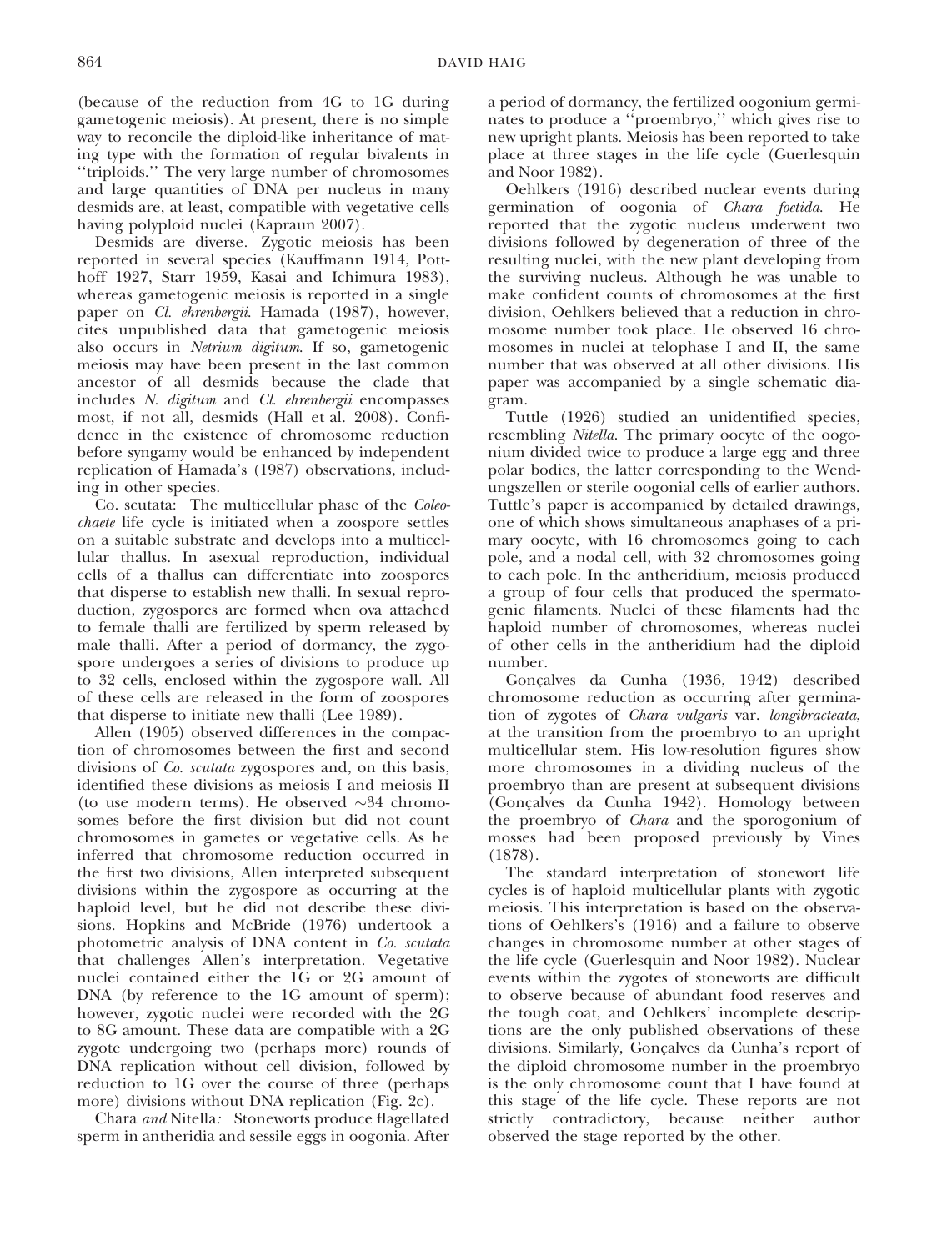Tuttle's observations are the most detailed of the three reports of meiosis but have been generally disbelieved (Guerlesquin and Noor 1982). An analogy between sterile oogonial cells and polar bodies was not new (Warming 1895, p. 67) but had been rejected because chromosome reduction was not observed during production of the single sterile cell in oogonia of Chara (Debski 1898, Götz 1899) and because the sterile cells are produced before, rather than after, fertilization (Lotsy 1909, p. 55; an argument that presupposes meiosis occurs in the zygote). Numerous authors have reported that a reduction in chromosome number does not occur during the formation of antheridia, apparently contradicting Tuttle's observations (Debski 1897, Karling 1926, Lindenbein 1927, Walther 1929, Gonçalves da Cunha 1942, Mendes 1944, Shen 1967).

Tuttle appears to have died early in 1926 (Anonymous 1926) without publishing the longer work in which he proposed to erect a new genus and species for his alga and without defending his interpretation against its critics. The observations of several researchers, working with other species, contradict various parts of Tuttle's scheme. Was he a victim of self-deception and artistic license, or did reduction occur at a different stage in his species than in other stoneworts so far studied? The identity of Tuttle's specimens remains a mystery, although tetrascutate antheridia (a character emphasized by Tuttle) have been reported in only six species of stoneworts (Mann and Raju 2002). Wood (1954, p. 67) describes a herbarium specimen of Tuttle's alga as ''identical in all critical respects'' to the octoscutate [!] Nitella microcarpa.

Compilations of chromosome numbers for stoneworts frequently show polyploid series (e.g.,  $n = 6$ , 12, 18 among Nitella spp.; Williams and Tindall 1975). However, taxa with a polyploid origin are usually assumed to behave genetically as haploids and to possess gene pools that are isolated from gene pools of related taxa of different ploidy. Vegetative cells of stoneworts exhibit considerable flexibility in changes of nuclear ploidy: nuclei can reach high ploidy via endoreduplication (Kwiatkowska et al. 1990, Maszewski 1991), and nuclei of high ploidy can produce nuclear descendants of low ploidy via a series of divisions without DNA replication (Shen 1967). If similar flexibility exists in reproductive divisions, stonewort life cycles need not be constrained to operate at only two ploidy levels.

Summary. Charophyte algae are commonly believed to be vegetatively haploid with zygotic meiosis. Evidence in favor of this interpretation is thin, despite its wide acceptance. The conventional story is probably correct in so far as chromosome reduction occurs in zygotes, but the further inference that vegetative cells are haploid is based on a number of implicit assumptions that are challenged by published observations: gametes have been assumed to be haploid, an assumption that is challenged by observations of synapsis in gametic nuclei of Sp. neglecta (Tröndle 1911); meiocytes have been assumed to be diploid with reduction from 4C to 1C in two nuclear divisions, an assumption that is challenged by 8G nuclei in zygospores of Co. scutata (Hopkins and McBride 1976); and meiosis has been assumed to occur at only one stage in the life cycle, an assumption that is challenged by reduction from 4G to 1G before, as well as after, syngamy in Cl. ehrenbergii (Hamada 1987).

The evidence for each of these oddities is based on a small number of observations, often unreplicated and weakly supported by evidence, and should not be accepted uncritically. Although there are several reports of phenomena that do not fit neatly within the conventional scheme, these reports do not cohere to give a unitary, alternative account of charophyte life cycles. Rather, each life cycle appears to have its own idiosyncrasies.

My review has focused on the charophyte algae, but ''unconventional'' behaviors are reported in several other algal groups, even though these life cycles continue to be described with terminology that was developed for land plants. For example, gametophytes and tetrasporophytes of the red alga Polysiphonia are isomorphic apart from their reproductive cells. Both generations are formed from highly polyploid apical cells by a process of sequential ploidy reduction (i.e., a series of nuclear divisions without DNA replication; Goff and Coleman 1986). In Gracilaria and some other red algae, not only are gametophytes and tetrasporophytes isomorphic, but tetrasporangia, carpogonia, and spermatia may occur on the same plant (van der Meer and Todd 1977). Is there any value in describing one of the ''generations'' as haploid and the other as diploid? Why should the final two divisions within a tetrasporangium be described as meiotic while earlier divisions that also reduce DNA content are ''mitotic''? Could the occurrence of mixed-phase plants be explained by somatic segregation of sex factors as a result of sequential ploidy reduction in vegetative divisions (Haig 1993)? If somatic segregation produces a genetically heterogenous soma, could this explain why planetic nuclei are donated to nonsister cells via secondary pit connections (Goff and Coleman 1986)?

Farley (1982) has argued cogently that cytological observations are inherently ambiguous and compatible with multiple interpretations. In his historical account, consensus about the details of ''conventional'' meiosis was not achieved by improved cytology, but from the advent of Mendelian genetics, which allowed phenotypic markers of chromosome segments to be followed through a series of crosses. I suspect that the same will be true for understanding charophyte life cycles. The good news is that modern molecular markers should facilitate a new Mendelian genetics for those taxa whose life cycles can be completed in culture.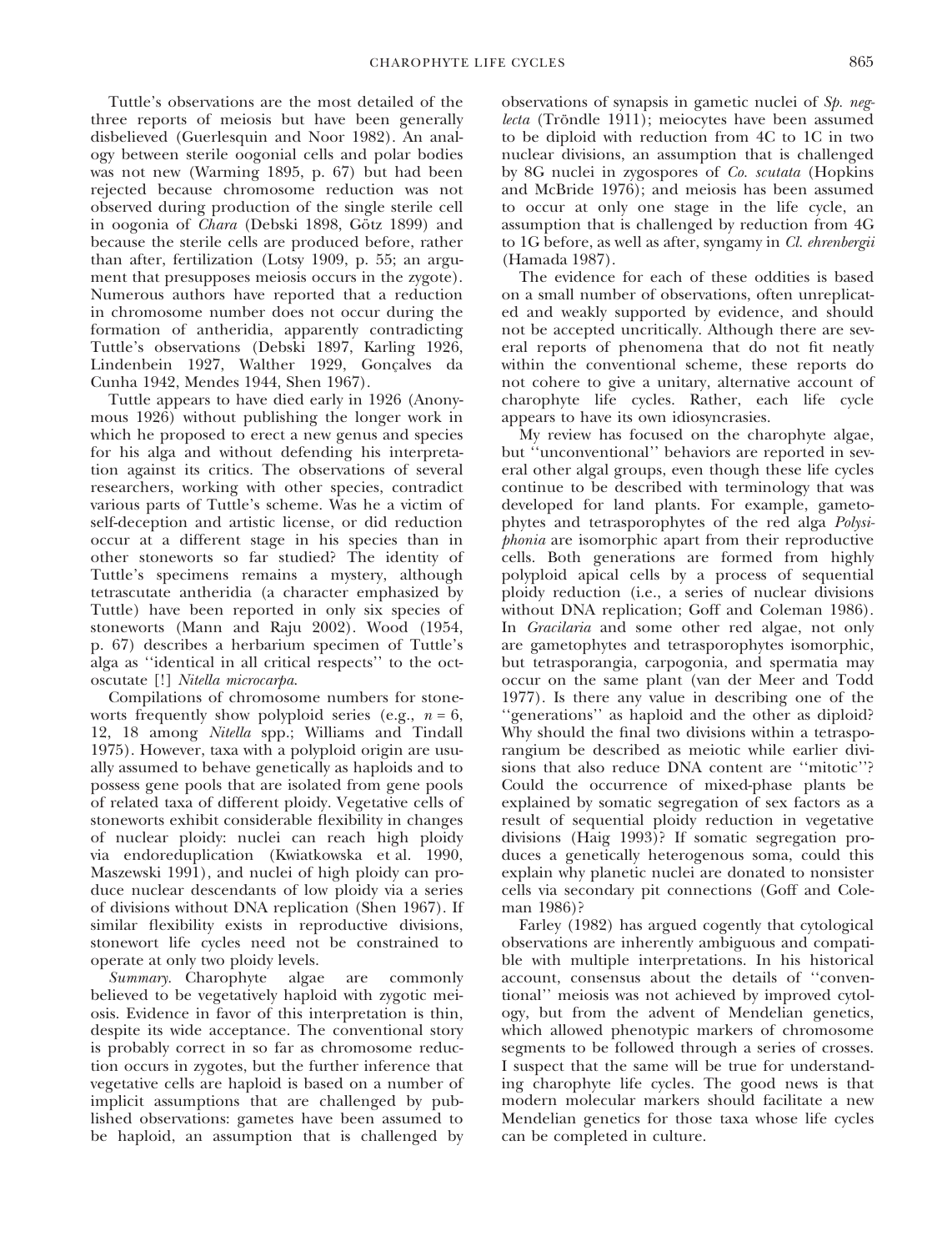Kirsten Bomblies, Richard Bondi, Jan Engelstädter, and Eneida Pardo provided help with translations. The manuscript benefited from the comments of two anonymous reviewers.

- Allen, C. E. 1905. Die Keimung der Zygote bei Coleochaete. Ber. Deutschen Bot. Ges. 23:285–92.
- Anonymous. 1926. Deaths J. Am. Med. Assoc. 86:968–9.
- Becker, B. & Marin, B. 2009. Streptophyte algae and the origin of embryophytes. Ann. Bot. 103:999–1004.
- Blackwell, W. H. 2003. Two theories of origin of the land-plant sporophyte: which is left standing? Bot. Rev. 69:125–48.
- Debski, B. 1897. Beobachtungen über Kernteilung bei Chara fragilis. Jahrb. Wissenschaftliche Bot. 30:227–48.
- Debski, B. 1898. Weitere Beobachtungen an Chara fragilis Desv. Jahrb. Wissenschaftliche Bot. 32:635–70.
- Donoghue, M. J. 2005. Key innovations, convergence, and success: macroevolutionary lessons from plant phylogeny. Paleobiology 31:77–93.
- Farley, J. 1982. Gametes and Spores. Ideas about Sexual Reproduction 1750–1914. Johns Hopkins University Press, Baltimore, Maryland, 299 pp.
- Garbary, D. J. & Clarke, B. 2002. Intraplant variation in nuclear DNA content in Laminaria saccharina and Alaria esculenta (Phaeophyceae). Bot. Mar. 45:211–6.
- Garman, G. D., Pillai, M. C., Goff, L. J. & Cherr, G. N. 1994. Nuclear events during early development in gametophytes of Macrocystis pyrifera, and the temporal effects of a marine contaminant. Mar. Biol. 121:355–62.
- Godward, M. B. E. 1954. The 'diffuse' centromere or polycentric chromosomes in Spirogyra. Ann. Bot. 18:143–56.
- Godward, M. B. E. 1961. Meiosis in Spirogyra crassa. Heredity 16:53–62.
- Goff, L. J. & Coleman, A. W. 1986. A novel pattern of apical cell polyploidy, sequential polyploidy reduction and intercellular nuclear transfer in the red alga Polysiphonia. Am. J. Bot. 73:1109–30.
- Gonçalves da Cunha, A. 1936. Sur la position de la meiose dans le cycle évolutif des Characées (Note préliminaire). Bull. Soc. Portugaise Sci. Nat. 12:175–7.
- Gonçalves da Cunha, A. 1942. Contribuição para o estudo dos carófitos portugueses. Rev. Fac. Ciênc. Univ. Lisboa 11:227-357.
- Götz, G. 1899. Über die Entwickelung des Eiknospe bei den Characeen. Bot. Zeitung 57:1–13.
- Guerlesquin, M. & Noor, M. N. 1982. La méiose et sa place dans le cycle des Charophytes: thèses en présence et incertitudes. Cryptogam. Algol. 3:323–9.
- Haig, D. 1993. Alternatives to meiosis: the unusual genetics of red algae, microsporidia, and others. J. Theor. Biol. 163:15–31.
- Haig, D. 2008. Homologous versus antithetic alternation of generations and the origin of sporophytes. Bot. Rev. 74:395–418.
- Hall, J. D., Karol, K. G., McCourt, R. M. & Delwiche, C. F. 2008. Phylogeny of the conjugating green algae based on chloroplast and mitochondrial nucleotide sequence data. J. Phycol. 44:467– 77.
- Hamada, J. 1987. Diploidy in DNA content in vegetative cells of Closterium ehrenbergii (Chlorophyta). J. Phycol. 23:541–6.
- Hamada, J., Yoshizawa-Katoh, T. & Tsunewaki, K. 1982. Genetic study on mating type genes by a new type of tetrad analysis in Closterium ehrenbergii. Bot. Mag. Tokyo 95:101–8.
- Harada, A. & Yamagishi, T. 1981. Cytological studies on Sirogonium (Chlorophyceae) 2. Meiosis in S. melanosporum and S. sticticum. Jpn. J. Phycol. 29:157–62.
- Harada, A. & Yamagishi, T. 1984. Meiosis in Spirogyra (Chlorophyceae). Jpn. J. Phycol. 32:10–8.
- Hogetsu, T. & Yokoyama, M. 1979. Light, a nitrogen-depleted medium and cell–cell interaction in the conjugation process of Closterium ehrenbergii Meneghini. Plant Cell Physiol. 20: 811–7.
- Hollande, A. & Carruette-Valentin, J. 1970. Appariement chromosomique et complexes synaptonématiques dans les noyaux en cours de dépolyploidisation chez Pyrsonympha flagellata: le cycle évolutif des Pyrsonymphines symbiontes de Reticulitermes lucifugus. C. R. Acad. Sci. Paris D 270:2550–3.
- Hopkins, A. W. & McBride, G. E. 1976. The life-history of Coleochaete scutata (Chlorophyceae) studied by a Feulgen microspectrophotometric analysis of the DNA cycle. J. Phycol. 12:29–35.
- Hoshaw, R. W., Wang, J.-C., McCourt, R. M. & Hull, H. M. 1985. Ploidal changes in clonal cultures of Spirogyra communis and implications for species definitions. Am. J. Bot. 72:1005–11.
- Hoshaw, R. W., Wells, C. V. & McCourt, R. M. 1987. A polyploid species complex of Spirogyra maxima (Chlorophyta, Zygnemataceae), a species with large chromosomes. J. Phycol. 23:267–73.
- Kapraun, D. F. 2007. Nuclear DNA content estimates in green algal lineages: Chlorophyta and Streptophyta. Ann. Bot. 99:677–701.
- Karling, J. S. 1926. Nuclear and cell division in Nitella and Chara. Bull. Torrey Bot. Club 53:319–79.
- Karol, K. G., McCourt, R. M., Cimino, M. T. & Delwiche, C. F. 2001. The closest living relatives of land plants. Science 294:2351–3.
- Karsten, G. 1908. Die Entwicklung der Zygoten von Spirogyra jugalis Ktzg. Flora 99:1–11.
- Kasai, F. & Ichimura, T. 1983. Zygospore germination and meiosis in Closterium ehrenbergii Meneghini (Conjugatophyceae). Phycologia 22:267–75.
- Kasai, F. & Ichimura, T. 1987. Stable diploids from intragroup zygospores of Closterium ehrenbergii Menegh. (Conjugatophyceae). J. Phycol. 23:344–51.
- Kasai, F. & Ichimura, T. 1990. A sex determining mechanism in the Closterium ehrenbergii (Chlorophyta) species complex. J. Phycol. 26:195–201.
- Kauffmann, H. 1914. Über den Entwicklungsgang von Cylindrocystis. Z. Bot. 6:721–74.
- Kwiatkowska, M., Poplonska, K. & Zylinska, K. 1990. Biological role of endoreplication in the process of spermatogenesis in Chara vulgaris L. Protoplasma 155:176–87.
- Lécher, P. 1978. The synaptonemal complex in the bipartition division of the radiolaria Aulacantha scolymantha. Can. J. Genet. Cytol. 20:85–95.
- Lee, R. E. 1989. Phycology, 2nd ed. Cambridge University Press, Cambridge, UK, 645 pp.
- Lewis, L. A. & McCourt, R. M. 2004. Green algae and the origin of land plants. Am. J. Bot. 91:1535–56.
- Lindenbein, W. 1927. Beitrag zur Cytologie der Charales. Planta 4:437–66.
- Lotsy, J. P. 1909. Vorträge uiber botanische Stammesgeschichte. Zweiter Band. Cormophyta Zoidogamia. Gustav Fischer, Jena, Germany, 902 pp.
- Mann, H. & Raju, M. V. S. 2002. First report of the rare charophyte Nitella macounii (T. F. Allen) T. F. Allen in Saskatchewan and western Canada. Can. Field-Nat. 116:559–70.
- Maszewski, J. 1991. Endopolyploidization patterns in non-generative antheridial cells in mono- and dioecious Chara spp. (Characeae) with different DNA C-values. Plant Syst. Evol. 177:39–52.
- van der Meer, J. P. & Todd, E. R. 1977. Genetics of Gracilaria sp. (Rhodophyceae, Gigartinales). IV. Mitotic recombination and its relationship to mixed phases in the life history. Can. J. Bot. 55:2810–17.
- Mendes, E. J. 1944. Mitosis in the spermatogenous threads of Chara vulgaris L. var. longibracteata Kütz. Portugaliae Acta Biol. Sér. A 1:251–64.
- Oehlkers, F. 1916. Beitrag zur Kenntnis der Kernteilungen bei den Charazeen. Ber. Deutschen Bot. Ges. 34:223–7.
- Potthoff, H. 1927. Beiträge zur Kenntnis der Conjugaten. I. Untersuchungen über die Desmidiacee Hyalotheca dissiliens Bréb. forma minor. Planta 4:261-83.
- Qiu, Y.-L., Li, L., Wang, B., Chen, Z., Dombrovska, O., Lee, J., Kent, L., et al. 2007. A nonflowering plant land phylogeny inferred from nucleotide sequences of seven chloroplast, mitochondrial, and nuclear genes. Int. J. Plant Sci. 168:691–708.
- Renner, O. 1916. Zur Terminologie des pflanzlichen Generationswechsels. Biol. Centralblatt 36:337–74.
- Shen, E. Y. F. 1967. Microspectrophotometric analysis of nuclear DNA in Chara zeylanica. J. Cell Biol. 35:377–84.
- Starr, R. C. 1959. Sexual reproduction in certain species of Cosmarium. Arch. Protistenk. 104:155–64.